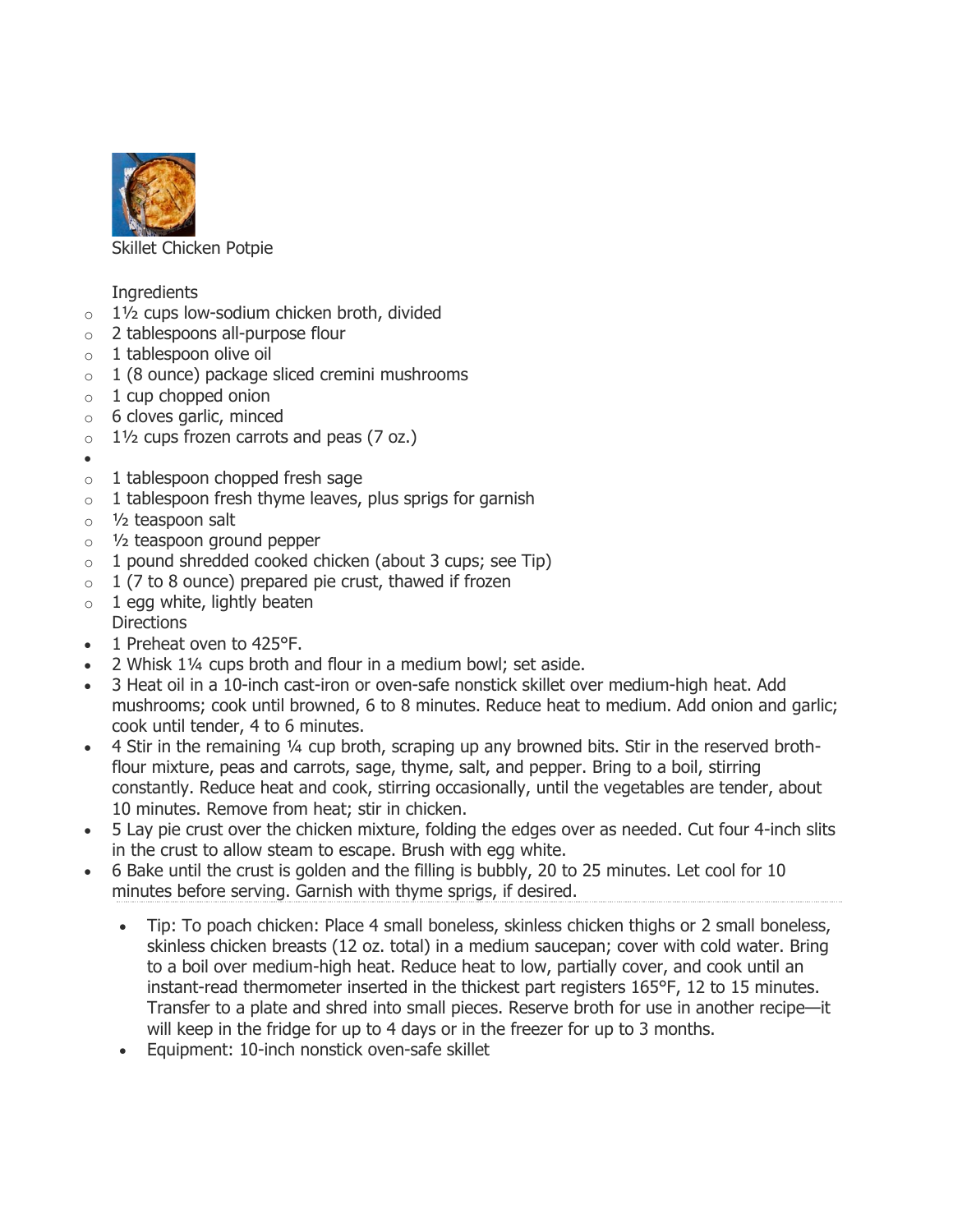# Fruit Kabobs

### Per Serving

## Fruit Kabobs

| Makes: 4 servings     |     |    |
|-----------------------|-----|----|
| Serving Size: 3/4 cup |     |    |
| Calories              | 60  |    |
| Fat                   | 0   | g  |
| Saturated Fat         | 0.1 | g  |
| Trans Fat             | 0   | g  |
| Carbohydrate          | 15  | g  |
| Fiber                 | 2   | g  |
| Sugars                | 13  | g  |
| Cholesterol           | 0   | mg |
| Sodium                | 5   | mg |
| Potassium             | 230 | mg |
| Protein               | 1   | g  |
| Phosphorus            | 20  | mg |
| Choices: Fruit 1      |     |    |

- Makes: 4 servings
- Serving Size: 3/4 cup

### Ingredients

| 6-8       | cups  | seasonal mixed fruit such as strawberries, blueberries, bananas, mango,<br>grapes, and/or melon |
|-----------|-------|-------------------------------------------------------------------------------------------------|
| $15 - 20$ |       | colorful toothpicks or wooden skewers                                                           |
|           | 1 cup | nonfat vanilla yogurt (optional)                                                                |

#### Directions